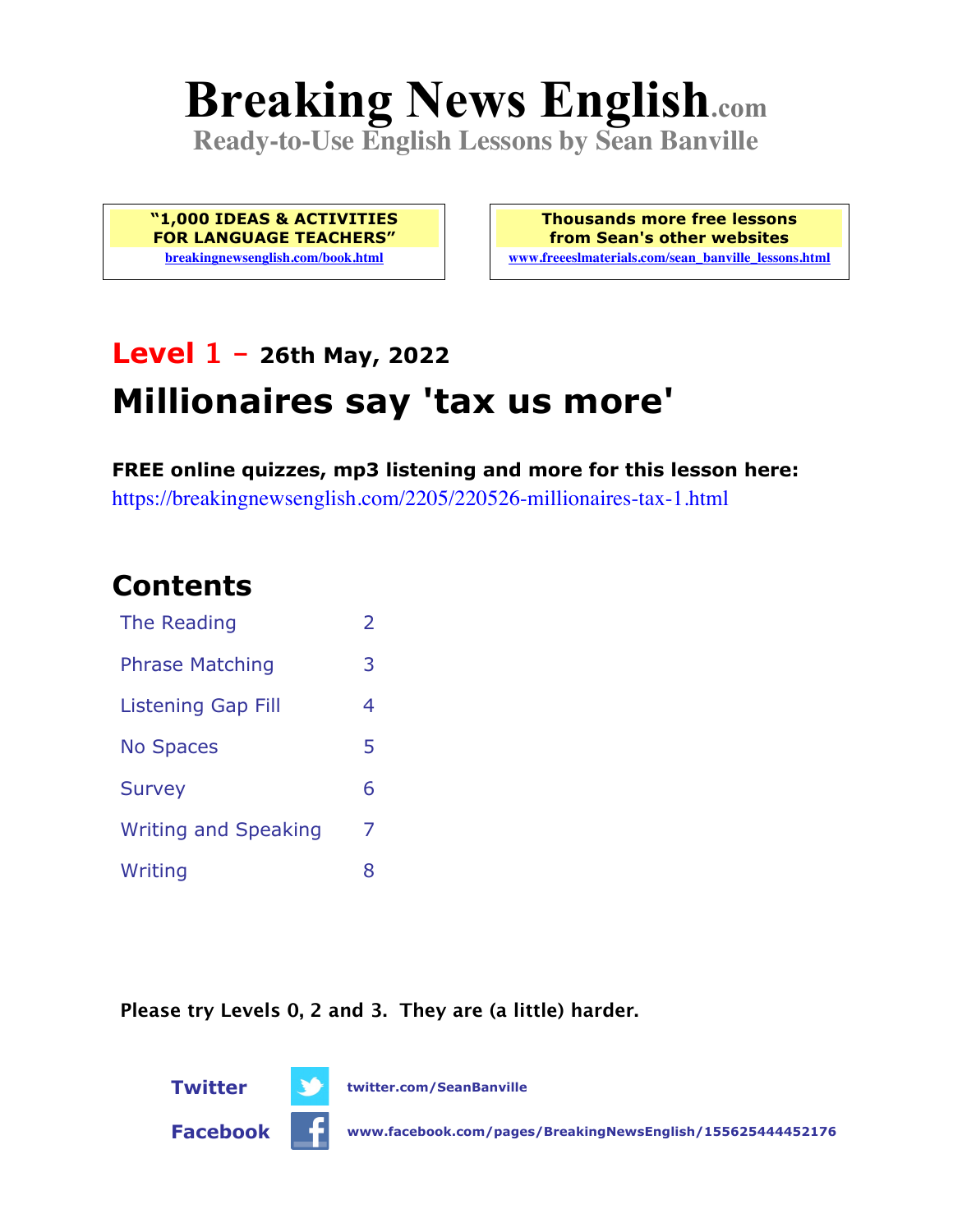#### **THE READING**

From https://breakingnewsenglish.com/2205/220526-millionaires-tax-1.html

 Times are hard for people. COVID-19 and the Ukraine War have increased food and energy prices. In some countries, energy prices have tripled. Food is 20 per cent more expensive than last year. A group of rich people has asked governments to tax them more. The people were at a meeting of global leaders in Davos, Switzerland. They protested in the streets with left-wing activists. They asked for higher taxes for people like them.

The Davos meeting started in 1971. World leaders meet there every year to talk about global problems. The group of wealthy people said it was shocking that world leaders listen "to those who have the most but know the least" about the cost of living crisis. It said super-rich people are well known for paying very little in tax. One of the millionaire protestors said "another quarter of a billion people will be pushed into extreme poverty this year".

Sources: https://www.**bbc.com**/news/business-61549155 https://www.**theguardian.com**/business/2022/may/22/millionaires-join-davos-protestsdemanding-tax-us-now-taxation-wealthy-cost-of-living-crisis https://www.**commondreams.org**/news/2022/05/22/tax-rich-say-millionaire-activists-protestingdavos-amid-record-wealth-inequality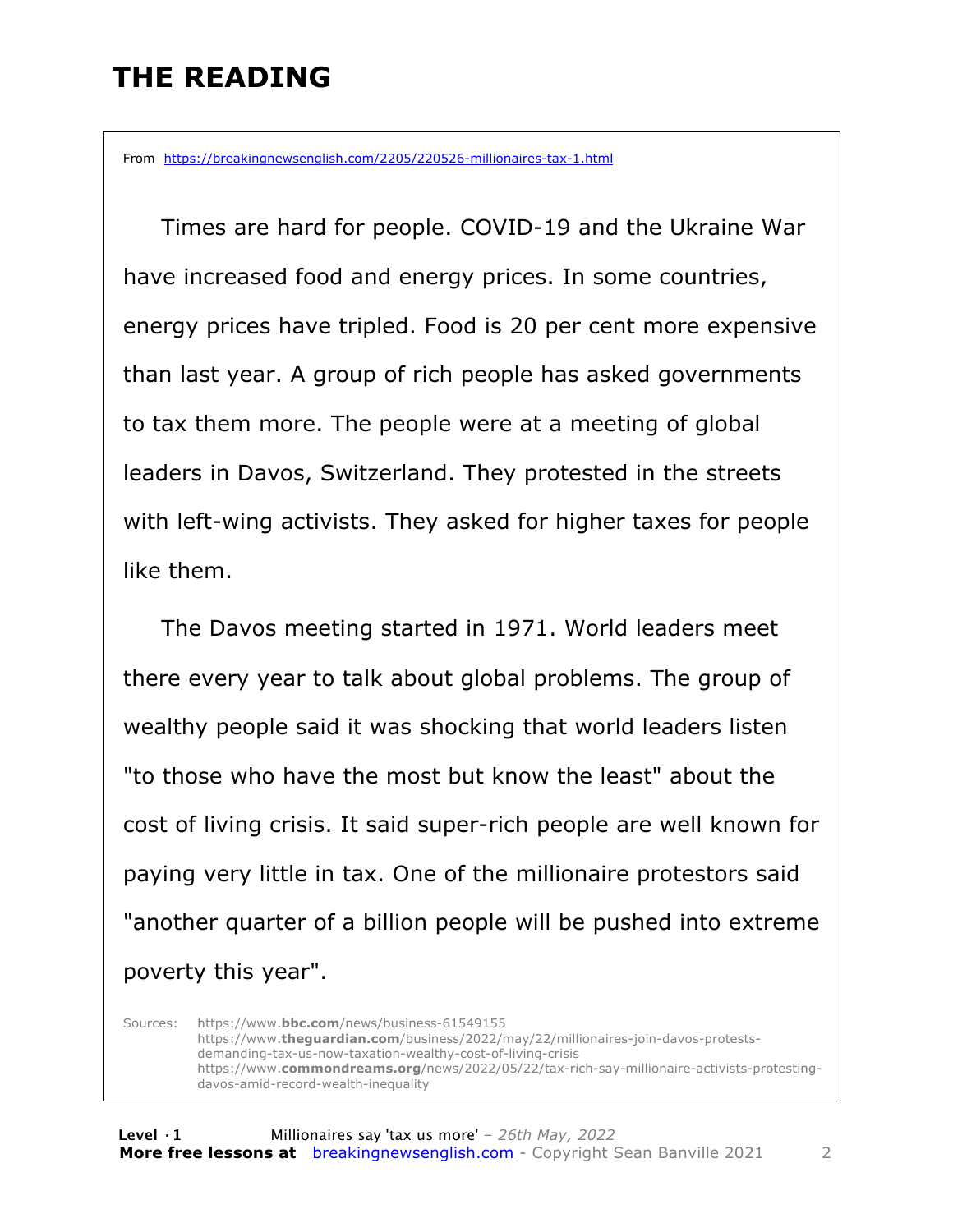# **PHRASE MATCHING**

From https://breakingnewsenglish.com/2205/220526-millionaires-tax-1.html

#### **PARAGRAPH ONE:**

| 1. Times are hard      | a. | more              |
|------------------------|----|-------------------|
| 2. increased food and  |    | b. tripled        |
| 3. energy prices have  |    | c. more expensive |
| 4. Food is 20 per cent |    | d. the streets    |
| 5. A group of          |    | e. for people     |
| 6. tax them            | f. | rich people       |
| 7. a meeting of global |    | g. energy prices  |
| 8. They protested in   |    | h. leaders        |
|                        |    |                   |

#### **PARAGRAPH TWO:**

|    | 1. The Davos meeting           | а. | poverty            |
|----|--------------------------------|----|--------------------|
|    | 2. leaders meet                |    | b. living crisis   |
|    | 3. those who have the most but | C. | protestors         |
|    | 4. the cost of                 |    | d. started in 1971 |
| 5. | paying very                    |    | e. billion people  |
|    | 6. One of the millionaire      | f. | know the least     |
|    | 7. another quarter of a        | q. | little in tax      |
| 8. | extreme                        | h. | there every year   |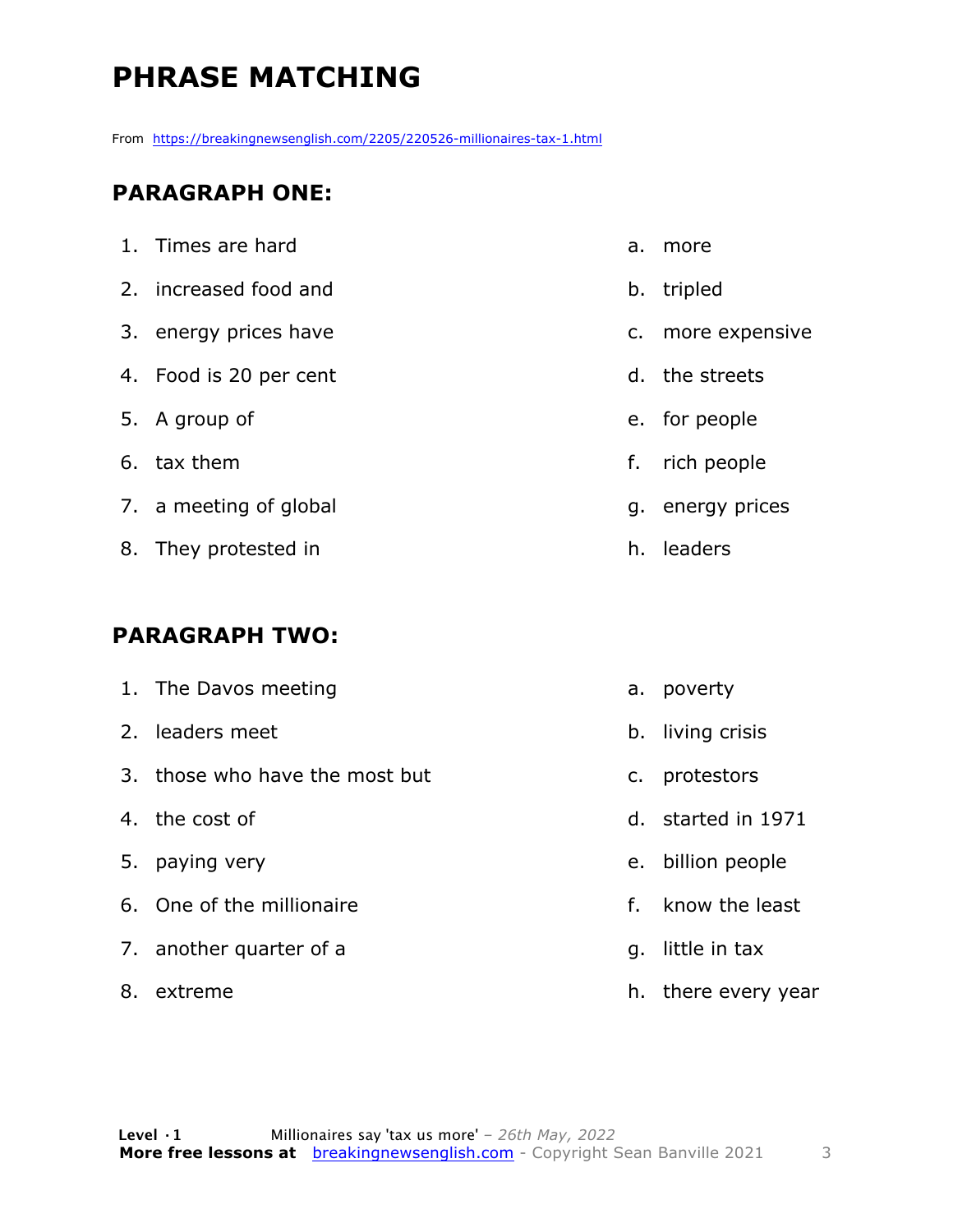#### **LISTEN AND FILL IN THE GAPS**

From https://breakingnewsenglish.com/2205/220526-millionaires-tax-1.html

Times (1) Times (1) **Times** (1) **Example people. COVID-19 and the** Ukraine War have increased (2) \_\_\_\_\_\_\_\_\_\_\_\_\_\_\_\_\_\_\_\_\_\_\_\_\_\_ prices. In some countries, energy (3) \_\_\_\_\_\_\_\_\_\_\_\_\_\_\_\_\_\_\_\_\_\_\_. Food is 20 per cent more expensive than last year. A group of rich people has asked governments (4) **asked** governments (4) were at a meeting  $(5)$  \_\_\_\_\_\_\_\_\_\_\_\_\_\_\_\_\_\_\_\_\_ in Davos, Switzerland. They protested in the streets with left-wing activists. They asked for (6) \_\_\_\_\_\_\_\_\_\_\_\_\_\_\_\_\_\_\_ people like them. The Davos (7) \_\_\_\_\_\_\_\_\_\_\_\_\_\_\_\_\_\_\_ 1971. World leaders meet

there every year to talk about global problems. The group of (8) \_\_\_\_\_\_\_\_\_\_\_\_\_\_\_\_\_\_\_ it was shocking that world leaders listen "to those who have the most but (9) \_\_\_\_\_\_\_\_\_\_\_\_\_\_\_\_\_\_\_" about the cost of living crisis. It said super-rich people are well known for (10) in tax. One of the millionaire protestors said  $"$ <sub>(11)</sub> **EXECUTE:** A billion people will be pushed into extreme (12) \_\_\_\_\_\_\_\_\_\_\_\_\_\_\_\_\_\_\_".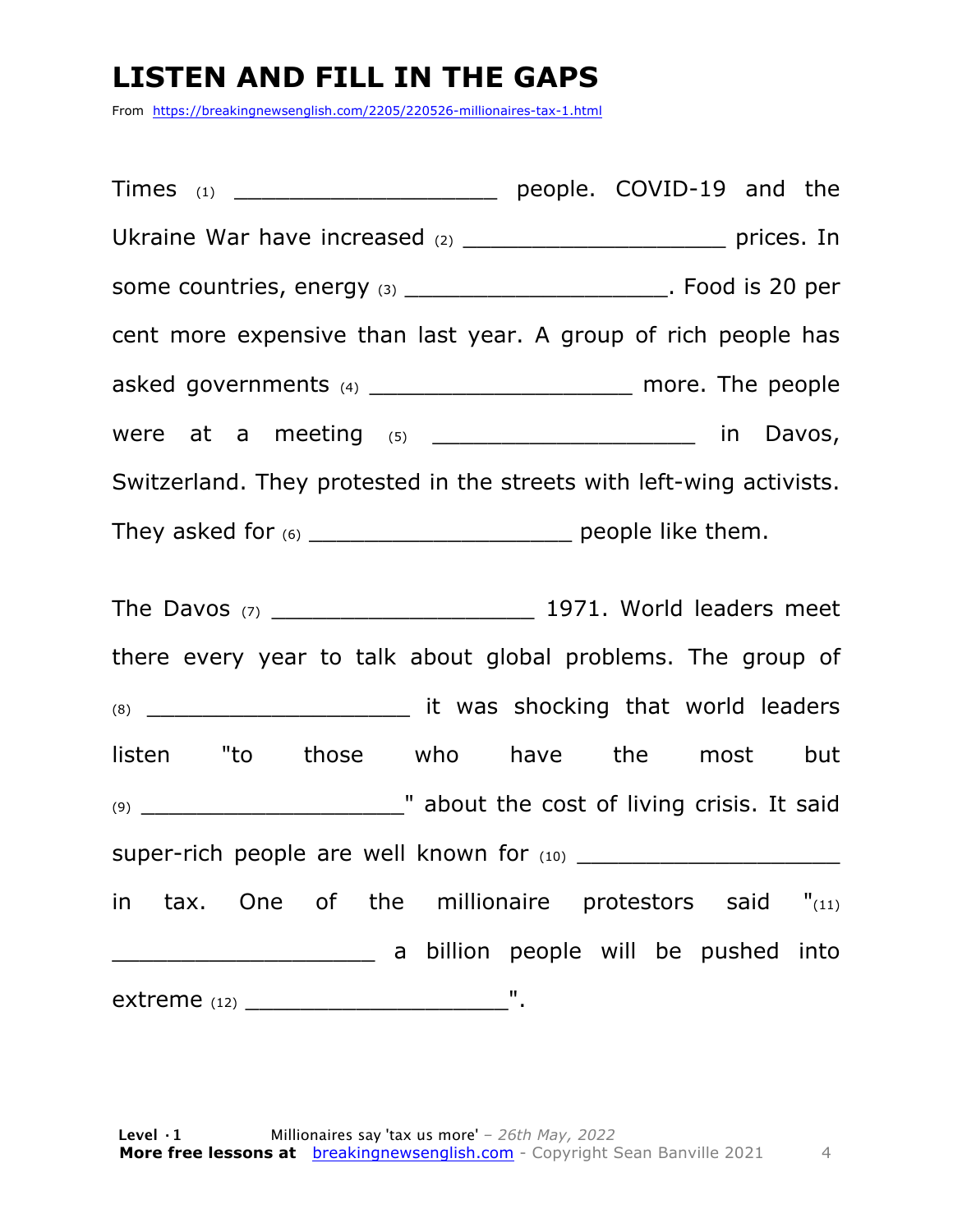# **PUT A SLASH ( / )WHERE THE SPACES ARE**

From https://breakingnewsenglish.com/2205/220526-millionaires-tax-1.html

Timesarehardforpeople.COVID-19andtheUkraineWarhaveincreas edfoodandenergyprices.Insomecountries,energypriceshavetripled. Foodis20percentmoreexpensivethanlastyear.Agroupofrichpeopleh asaskedgovernmentstotaxthemmore.Thepeoplewereatameetingof globalleadersinDavos,Switzerland.Theyprotestedinthestreetswithle ft-wingactivists.Theyaskedforhighertaxesforpeoplelikethem.TheDa vosmeetingstartedin1971.Worldleadersmeetthereeveryyeartotalka boutglobalproblems.Thegroupofwealthypeoplesaiditwasshockingth atworldleaderslisten"tothosewhohavethemostbutknowtheleast"ab outthecostoflivingcrisis.Itsaidsuper-richpeoplearewellknownforpay ingverylittleintax.Oneofthemillionaireprotestorssaid"anotherquarte rofabillionpeoplewillbepushedintoextremepovertythisyear".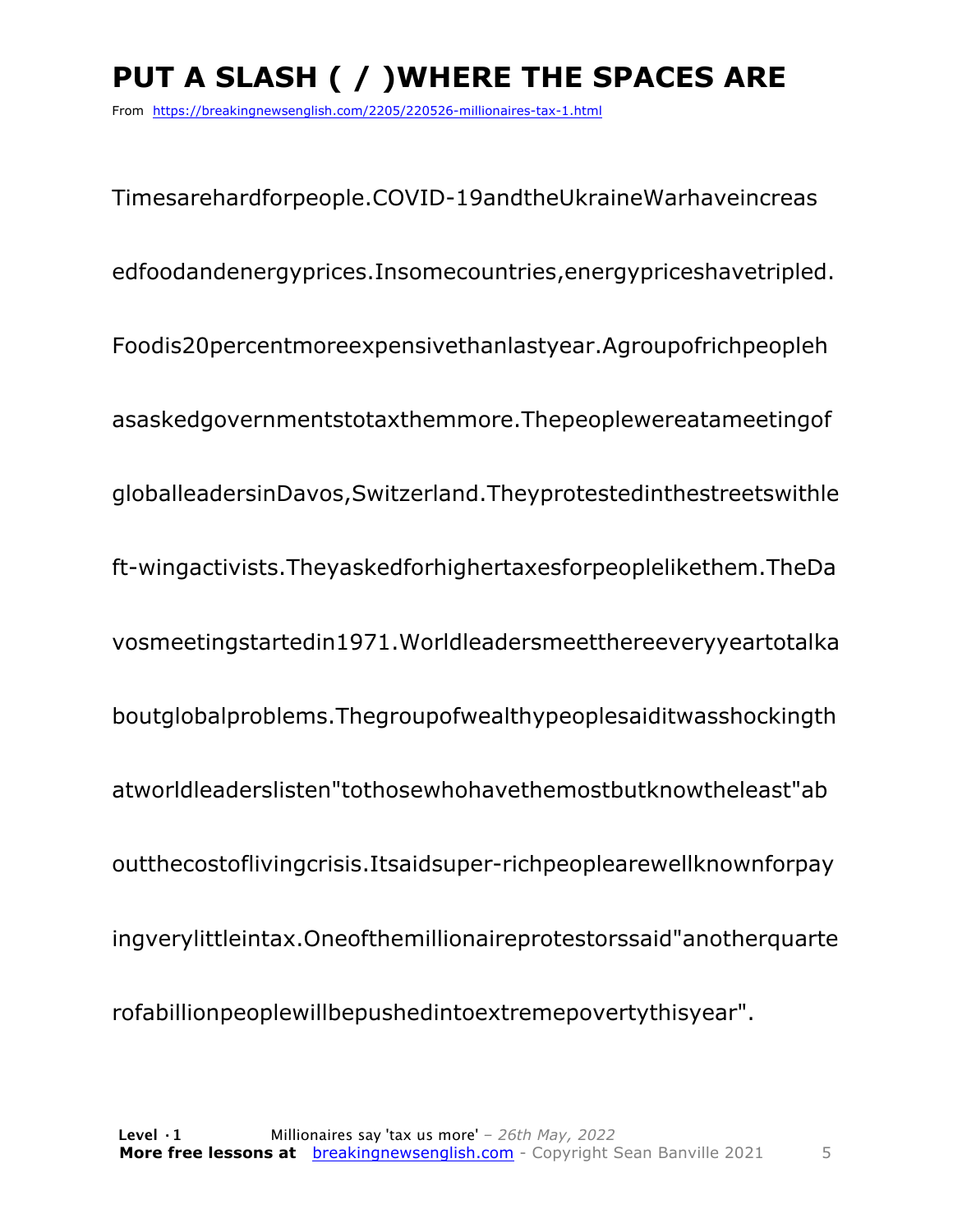# **TAX SURVEY**

From https://breakingnewsenglish.com/2205/220526-millionaires-tax-4.html

Write five GOOD questions about tax in the table. Do this in pairs. Each student must write the questions on his / her own paper.

When you have finished, interview other students. Write down their answers.

|      | STUDENT 1 | STUDENT 2 | STUDENT 3 |
|------|-----------|-----------|-----------|
| Q.1. |           |           |           |
| Q.2. |           |           |           |
| Q.3. |           |           |           |
| Q.4. |           |           |           |
| Q.5. |           |           |           |

- Now return to your original partner and share and talk about what you found out. Change partners often.
- Make mini-presentations to other groups on your findings.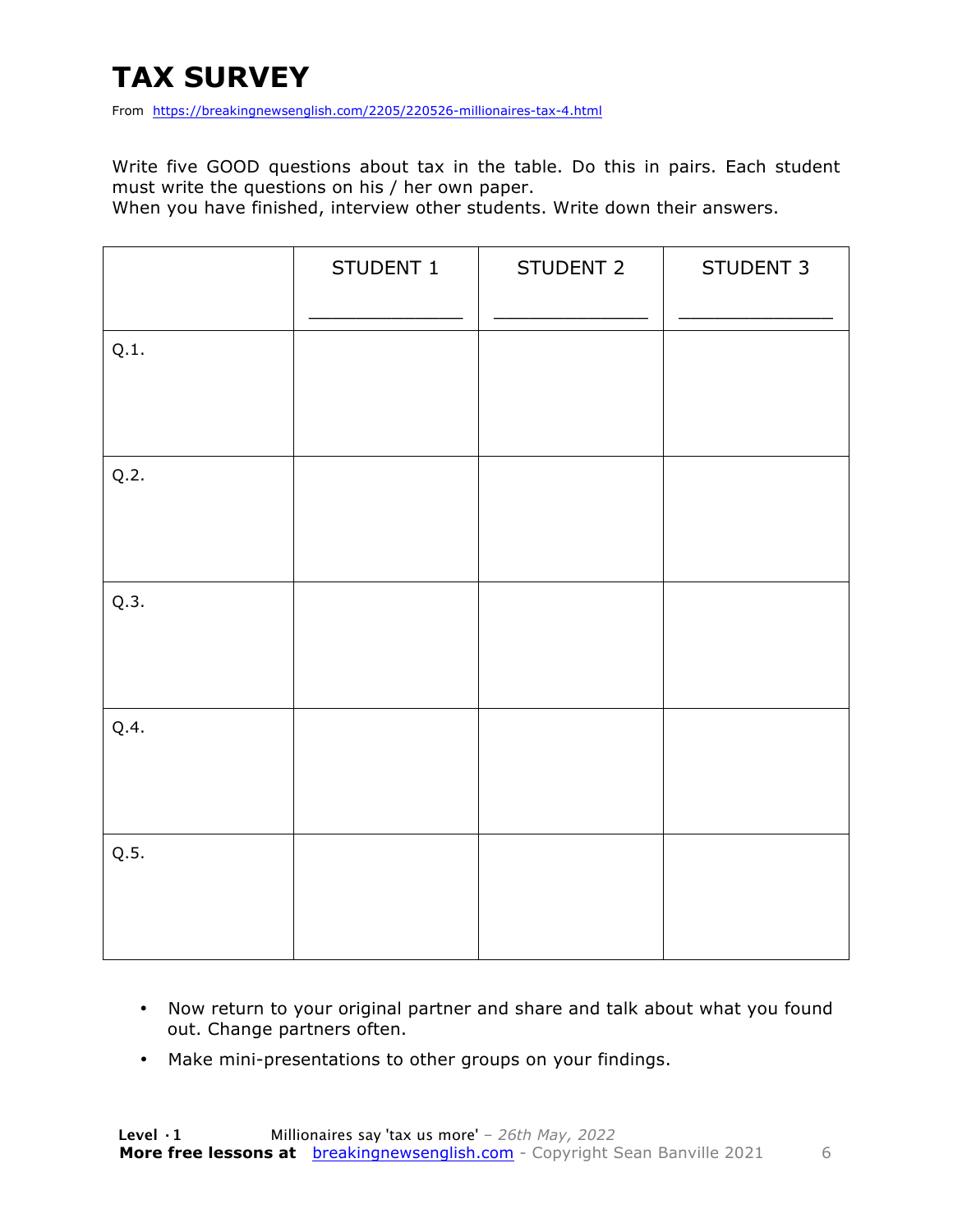#### **WRITE QUESTIONS & ASK YOUR PARTNER(S)**

Student A: Do not show these to your speaking partner(s).

| a)            |  |  |
|---------------|--|--|
| b)            |  |  |
| $\mathsf{c})$ |  |  |
| d)            |  |  |
| e)            |  |  |
| f)            |  |  |
|               |  |  |

*Millionaires say 'tax us more' – 26th May, 2022* More free lessons at breakingnewsenglish.com

-----------------------------------------------------------------------------

#### **WRITE QUESTIONS & ASK YOUR PARTNER(S)**

Student B: Do not show these to your speaking partner(s).

| a) |  |  |
|----|--|--|
| b) |  |  |
| c) |  |  |
| d) |  |  |
| e) |  |  |
| f) |  |  |
|    |  |  |